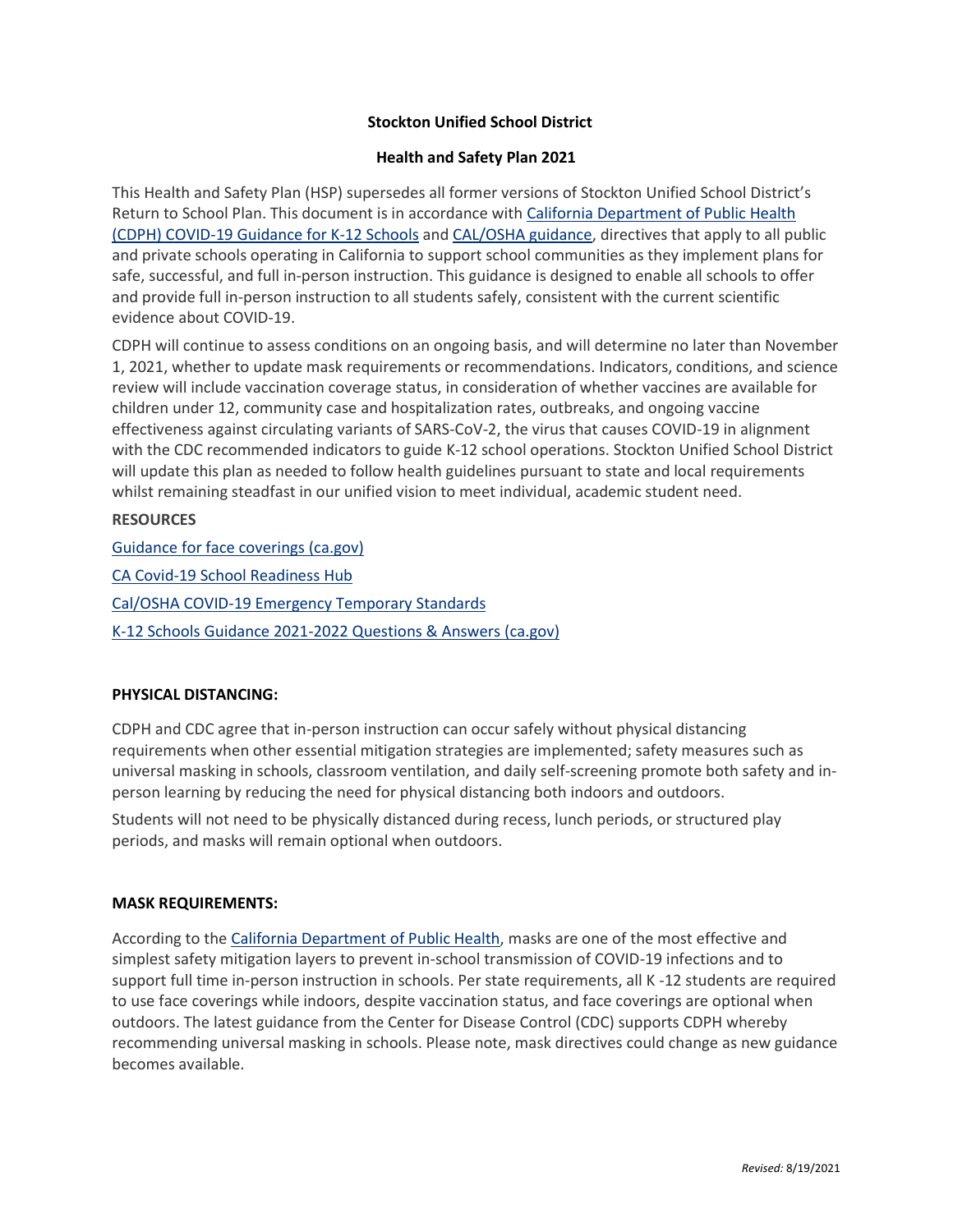Persons exempted from wearing a face covering due to a medical condition must wear a non-restrictive alternative, such as a face shield with a drape on the bottom edge, as long as their condition permits it as per [CDPH.](https://www.cdph.ca.gov/Programs/CID/DCDC/Pages/COVID-19/K-12-Guidance-2021-22-School-Year.aspx) Schools are required to provide students alternatives if they are not exempt from wearing a face covering under CDPH guidelines. Please speak directly to your child's administrative team at your school site regarding those alternatives.

Stockton Unified School District will have face coverings available for students who inadvertently fail to bring one to school to prevent unnecessary exclusions. As we saw last school year, our students/families were understanding of the community need to wear a mask as a mitigation measure against the virus, and we anticipate the same supportive response this year as part of ongoing safety measures for return to public school with the focus on remaining in school.

Stockton Unified School District offers alternative educational opportunities (Virtual Academy) for students who are not comfortable returning to in-person learning.

## **MASKS AND ATHLETICS**

To remain compliant with mask directives from CDPH, masks are a required safety component for indoor athletic practices, games, and events and must be worn by student athletes, coaches, and all who are in attendance, regardless of vaccination status. However, as it pertains to outdoor athletics, masks are optional.

# **MASKS AND BUSES/TRANSPORTATION**

Mask wearing is mandatory at all times while riding the bus.

# **NUTRITION SERVICES - MEALS**

During meal periods when students remove masks to eat, students are physically distanced to the greatest extent practicable, especially when indoors.

Frequently touched surfaces that come in contact with food will be washed, rinsed, and sanitized before and after meals.

## *Elementary Schools*

Breakfast is served in the cafeteria.

Lunch is served in the cafeteria.

## *High Schools*

Breakfast is served in the cafeteria before the bell.

Lunch is served from food carts/snack bar windows or cafeteria during the student's designated lunch period.

## *Virtual Academy Program*

Students enrolled in the Virtual Academy can pick up their meals every Thursday, 3:00 – 4:00 P.M. from curbside distribution locations at Chavez High School and Edison High School.

## **VENTILATION:**

## **CLASSROOMS AND BUILDINGS**

Indoor environments such as classrooms, offices and multiuse facilities will continue to be sufficiently ventilated for the health and safety of students and staff. In January 2021, Stockton Unified made a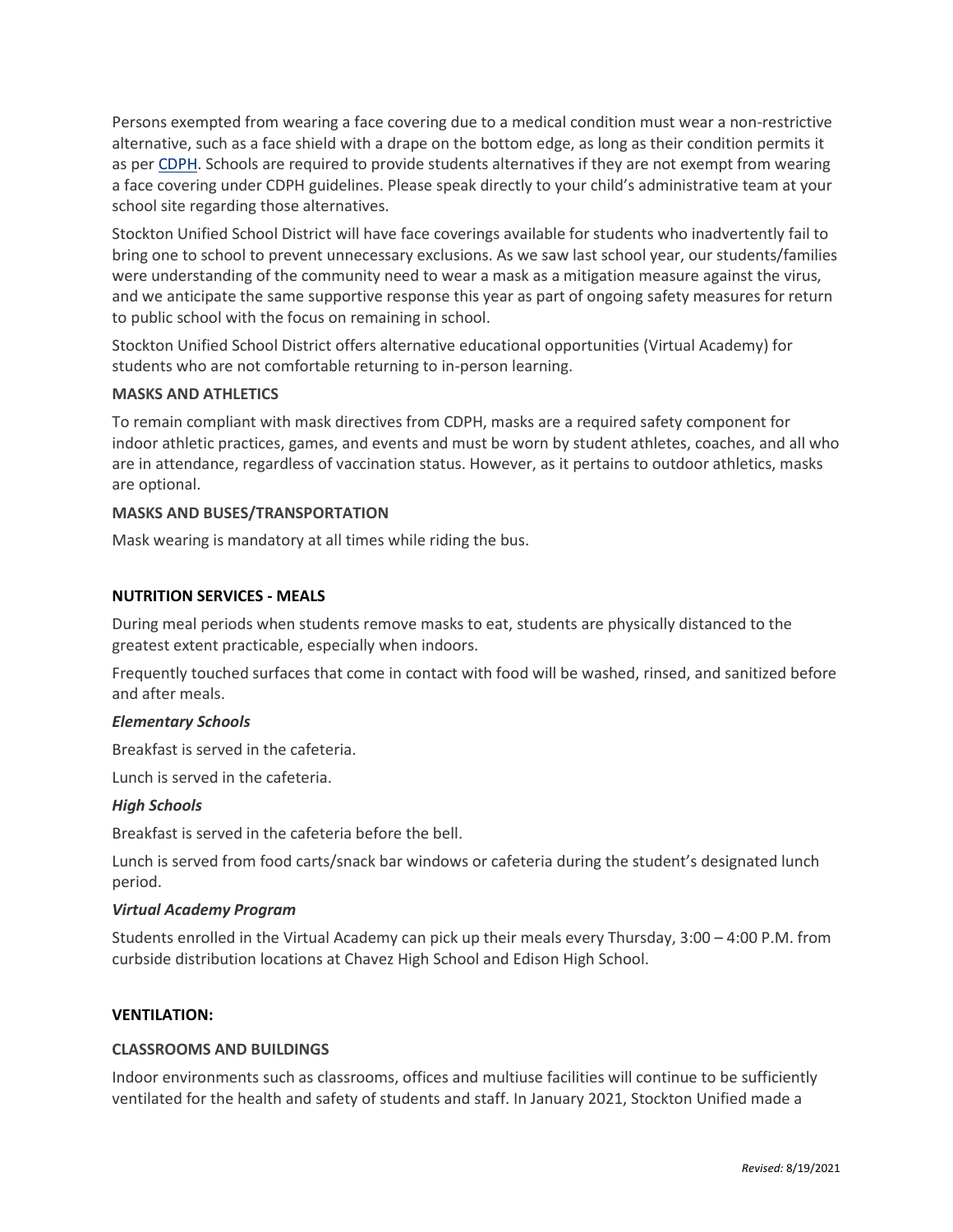significant investment in acquiring high efficiency particulate air (HEPA) filters to further improve the air quality in schools. Air filters are checked and replaced regularly and Ion generators were installed in all HVAC units to ensure optimal air quality.

# **SELF SCREENING AND SYMPTOMS:**

## **SELF-SCREENING**

Staying home when ill is an essential safety layer to protect one another and prevent the spread of infections in schools. Students who have symptoms of infectious illness, such as influenza (flu) or COVID-19, should stay home and be referred to their healthcare provider for evaluation, possible testing and care.

## **STOCKTON USD EMPLOYEES**

In Stockton Unified employees are required to continue the self-screening process by completing a daily survey that asks questions related to COVID-19 symptoms and exposure, before reporting to campus/work. This daily self-screener uses the same online platform and delivery method as last school year. Based on the individual's survey results, he/she will either be directed to remain home or be approved to come to work. If the results direct an individual to remain home, he/she will be asked to complete a contact tracing survey to help identify close contacts.

# **What do I do if I had no symptoms in the morning but I'm now at work and experiencing symptoms?**

Please update you Qualtrics response – Go to your email response from the address COVID Monitor Stockton with the title *Daily Symptom Check Results*. This email states, "Based on your responses, you are eligible to report to work." On the last line of this email is a link that reads "**Update Record**" which you will click on to update your current symptoms. This will start the contact tracing process.

# **STOCKTON USD STUDENTS**

Stockton Unified students are to complete a self-screening prior to reporting to campus. Students who are [showing symptoms consistent of COVID-19](https://www.cdc.gov/coronavirus/2019-ncov/symptoms-testing/symptoms.html) are encouraged to get tested; results may help with rapid contact tracing as well as prevent possible spread at school and a safe return to in-person learning.

## **What if my child is showing symptoms?**

Students with symptoms of COVID-19 should not return for in-person instruction until they have met the following requirements:

At least 24 hours have passed since resolution of fever without the use of fever-reducing medications; **and**

Other symptoms have improved; *and*

They have a negative test for SARS-CoV-2, **OR** a healthcare provider has provided documentation that the symptoms are not contagious, and the student may return to school (e.g., allergies, asthma, strep throat), **OR** at least 10 days have passed since symptoms started.

Stockton Unified School District will provide excused absences for students who are sick and remain home.

## **HEALTH SCREENING ROOMS**

**Stockton Unified School District Health Screening Room Action Steps**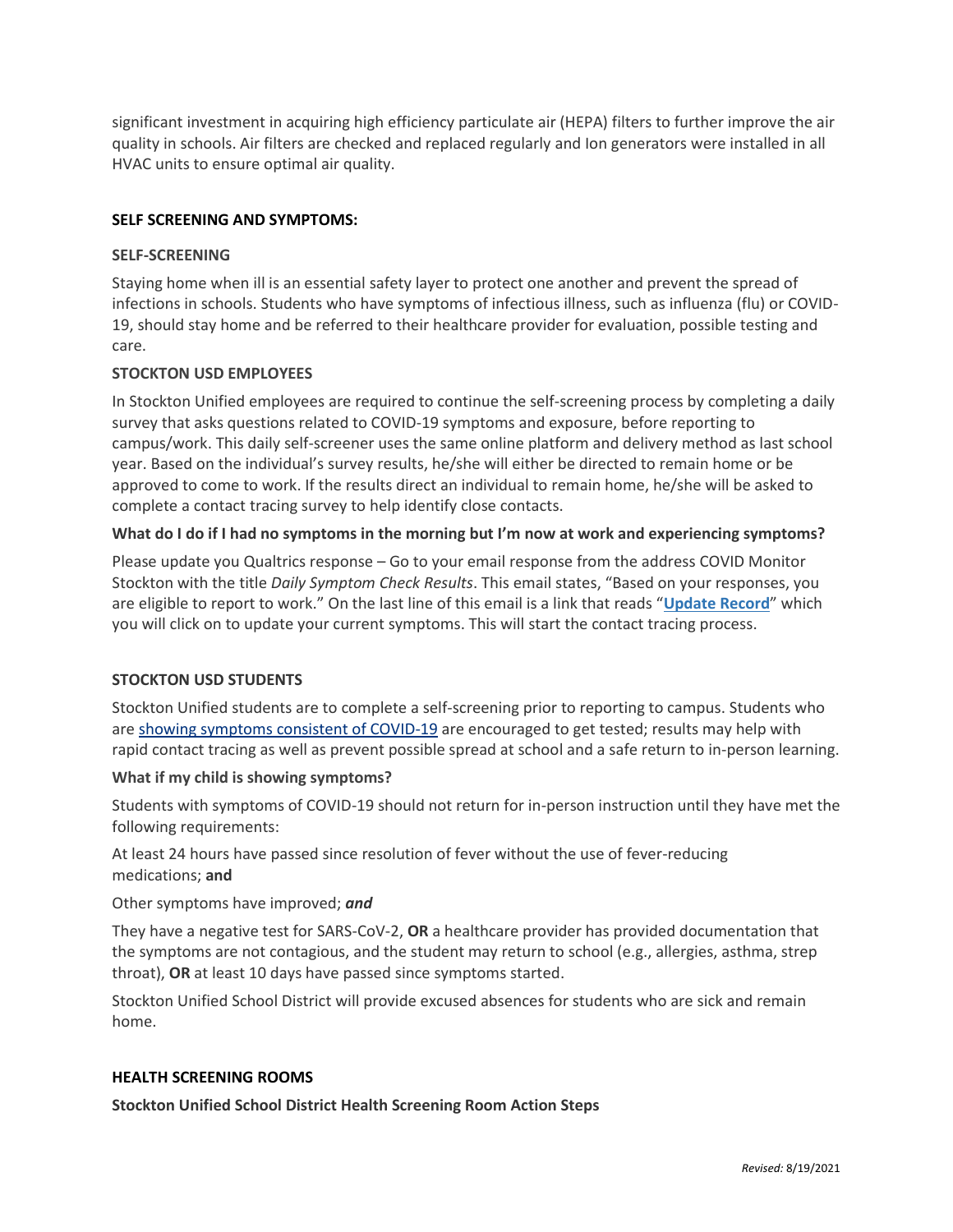If a student begins to show flu or cold-like symptoms while at school, the following process will occur:

- 1. Teacher or staff excuses student from classroom or area within the school and the student is taken to the Health Screening room.
- 2. The student's parent/support provider is called, and arrangements are made for the student to either go home or seek emergency medical attention
- 3. The student will wear a mask and be seated 6-feet from others
- 4. The student's parent/support provider picks up the child from school and contacts their healthcare provider for evaluation and possible COVID-19 testing
- 5. The School Nurse is informed of student(s) checked in/sent home with symptoms
- 6. The seat student occupied is cleaned and disinfected.

# **CONTACT TRACING REPORTING AND COMMUNICATION:**

Stockton Unified will continue to track and document COVID-19 cases throughout the district and is required to report all positive cases to [San Joaquin County Public Health Services.](https://sjready.org/events/covid19/vaccines.html) The SUSD Health and Safety Coordinator will serve as the district's liaison when assisting the local health department with contact tracing and investigation.

# **COMMUNICATION**

Identified close contacts (within 0-6 feet indoors for more than 15 minutes over a 24-hour period) of a confirmed case of COVID-19 will be notified by school site or Health Services team. Individual cases will be reported to [San Joaquin County Public Health Services](https://sjready.org/events/covid19/vaccines.html) only. Specific school communities will be notified by Stockton Unified if a COVID-19 outbreak should occur. An outbreak involves at least three probable or confirmed COVID-19 cases within a 14-day period in individuals from different households and can only be determined by the County Health Official.

# **QUARANTINE AND ISOLATION:**

The [California Department of Public Health \(CDPH\)](https://www.cdph.ca.gov/Programs/CID/DCDC/Pages/COVID-19/K-12-Guidance-2021-22-School-Year.aspx) recommends a symptom-based strategy to determine the duration of isolation/quarantine for people with COVID-19 who are symptomatic, meaning they have symptoms, or asymptomatic, meaning they have no symptoms.

## **VACCINATED EXPOSURES**

Who is fully vaccinated? For the purposes of this guidance, people are considered fully vaccinated for COVID-19 if it's been two weeks or more after they have received the second dose in a 2-dose series (Pfizer-BioNTech or Moderna), or two weeks or more after they have received a single-dose vaccine (Johnson and Johnson [J&J]/Janssen) in accordance with [CDPH guidelines.](https://www.cdph.ca.gov/Programs/CID/DCDC/Pages/COVID-19/COVID-19-Public-Health-Recommendations-for-Fully-Vaccinated-People.aspx)

Fully vaccinated students should adhere to the following [quarantine guidance](https://www.cdph.ca.gov/Programs/CID/DCDC/Pages/COVID-19/COVID-19-Public-Health-Recommendations-for-Fully-Vaccinated-People.aspx) set forth by CDPH:

# *If asymptomatic:*

Students who are fully vaccinated do not need to quarantine if exposed to COVID-19 if asymptomatic (meaning no symptoms are present). Students who begin to show COVID-19 symptoms will stay home to quarantine and will be encouraged to get tested for the virus.

# *If symptomatic:*

Students who begin to show COVID-19 symptoms will stay home to quarantine and will be encouraged to get tested for the virus.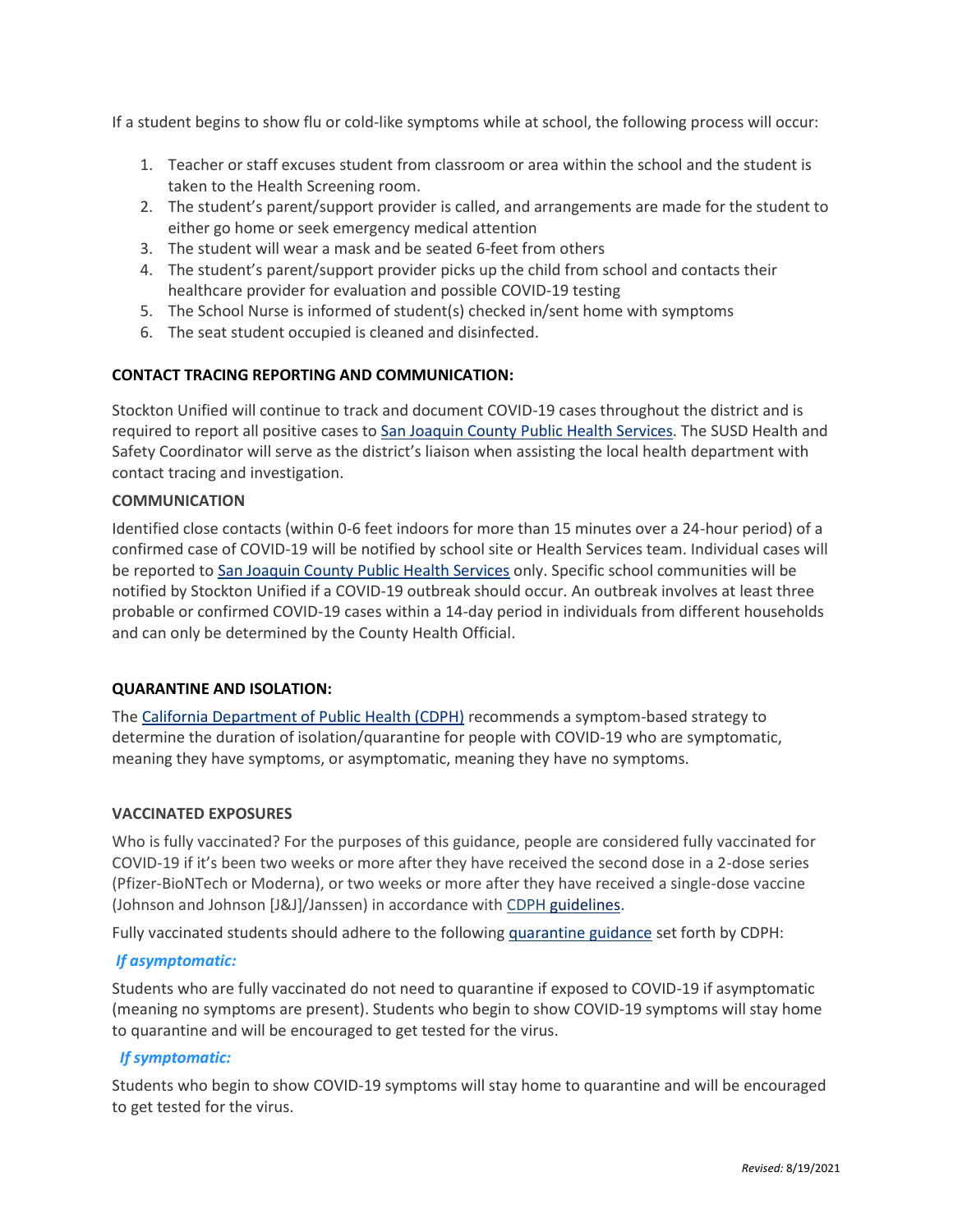# **UNVACCINATED EXPOSURES**

If students were masked in an indoor classroom setting or unmasked in an outdoor setting at the time of exposure, unvaccinated students who are identified as a close contact may choose to undergo a modified 10-day quarantine as follows:

# *If asymptomatic:*

An unvaccinated student who has been exposed to COVID-19 may continue to attend in-person instruction for the duration of their 10-day quarantine **if and only if:**

- 1. The student is asymptomatic;
- 2. The student continues to wear a mask (as required);
- 3. The student undergoes COVID-19 testing twice during their 10-day quarantine\*; and
- 4. The student continues to quarantine for all extracurricular activities at school, including sports and activities within the community setting

\*COVID-19 tests are provided to SUSD staff and students through HR Supports every Monday, Tuesday, Wednesday 9:00am – 5:00pm and Friday 8:30am – 4pm at the following locations: Chavez HS, Edison HS, Franklin HS, and Stagg HS. If a student is unable to acquire COVID-19 testing at least twice during their 10-day quarantine as outlined, the student will be ineligible to attend in-person instruction and must complete their quarantine at home.

# **Whether masked or unmasked at time of exposure, quarantine can end for asymptomatic students when the following is true:**

A quarantine can end after Day 10 from the date of last exposure without testing, as long as the student continues to self-monitor for symptoms daily through Day 10 from last known exposure and follows all required mitigation measures in place (wearing a mask, handwashing, avoiding crowds) through Day 10 from last known exposure

# *Or*

A quarantine can end after Day 7 if a diagnostic specimen is collected after Day 6 from the date of last exposure and tests negative and follows all required mitigation measures in place (wearing a mask, handwashing, avoiding crowds) through Day 10 from last known exposure (not applicable to students who were exposed to COVID-19 in their household).

Unvaccinated students who have been exposed to COVID-19 and do not meet the above criteria must remain home for the duration of their 10-day quarantine.

# *If asymptomatic, tests positive:*

Any student who is asymptomatic but tests positive for COVID-19 must self-isolate at home until the following is true:

1. At least 10 days have passed since the date of the first positive COVID-19 diagnostic test. If the student develops symptoms during this 10-day period, they should follow the isolation guidelines for symptomatic individuals listed in the [CDPH Guidance on Isolation and Quarantine for COVID-19.](https://www.cdph.ca.gov/Programs/CID/DCDC/Pages/COVID-19/Guidance-on-Isolation-and-Quarantine-for-COVID-19-Contact-Tracing.aspx)

# *If symptomatic:*

If an unvaccinated student who is an identified close contact of a confirmed COVID-19 case begins to develop symptoms at any point during their quarantine, they must self-isolate at home until they have met the requirements to return to school.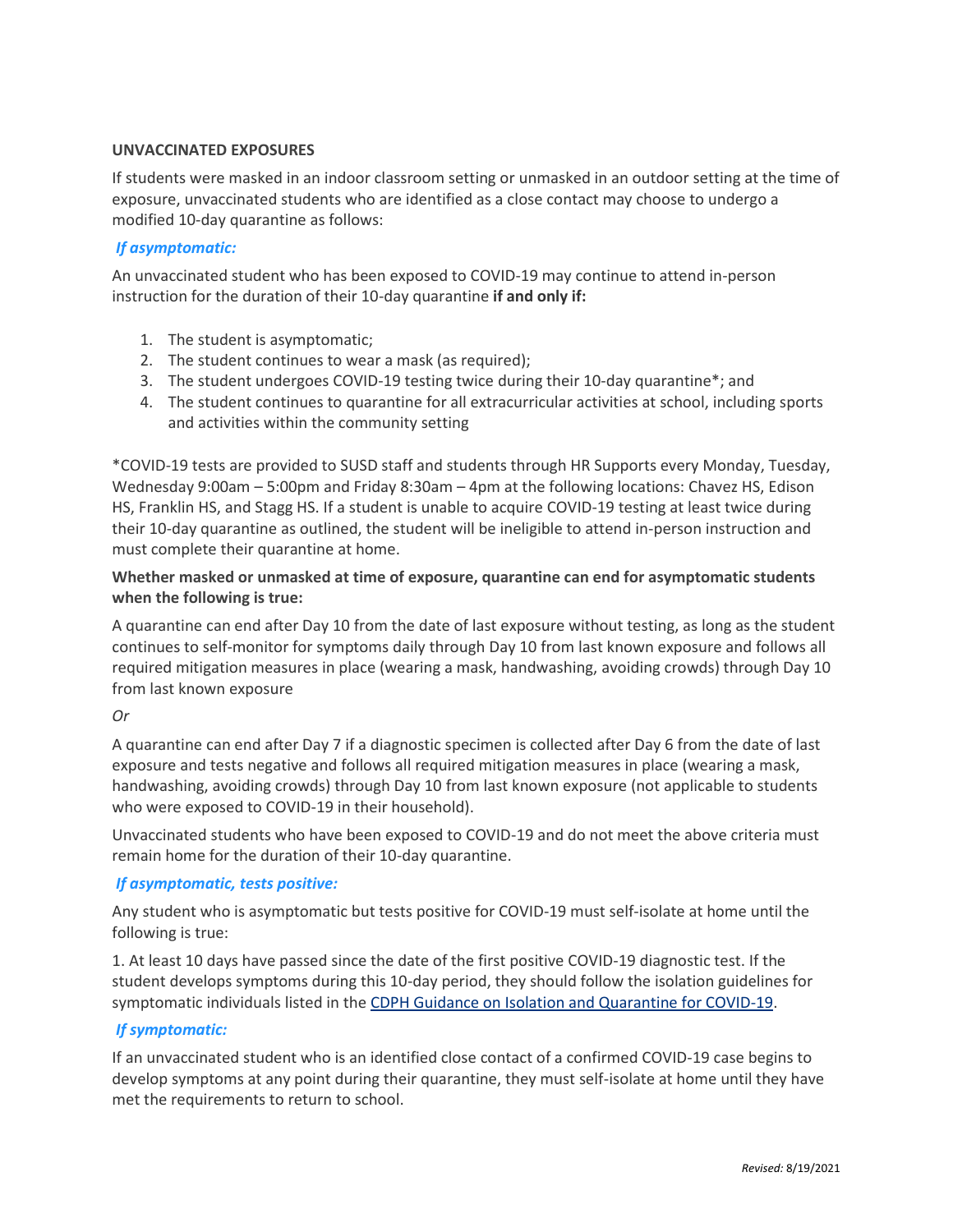#### **Where can we go to get tested?**

COVID-19 tests are provided to SUSD staff and students through [HR Supports](https://www.stocktonusd.net/Page/15093) every Monday, Tuesday, Wednesday 9:00am – 5:00pm and Friday 8:30am – 4pm at the following locations: Chavez HS, Edison HS, Franklin HS, and Stagg HS

#### **SCHOOL VISITORS AND VOLUNTEERS:**

Access to school campuses is permitted. Visitors and volunteers are not allowed in classrooms unless deemed essential for educational purposes. In those cases, all safety protocols will be adhered to.

#### **HYGIENE AND CLEANING PRACTICES:**

All Stockton Unifies School District schools and campuses teach and reinforce healthy hygiene practices including hand washing, avoiding touching one's face, and covering one's mouth when sneezing or coughing.

Hand washing is promoted throughout the day, especially before and after eating, after using the restroom, and after handling garbage.

SUSD and individual school sites ensure that campuses have adequate supplies readily available including face coverings, soap, tissues, and hand sanitizers with at least 60% ethyl alcohol.

#### **CLEANING AND DISINFECTION**

#### *When we will clean:*

In accordance with [CDC's guidance for Cleaning and Disinfecting Facilities for COVID](https://www.cdc.gov/coronavirus/2019-ncov/community/disinfecting-building-facility.html)-19, classrooms and office spaces are cleaned once a day to reduce the risk of infection.

Cleaning simply requires soap or detergent to remove contaminants on surfaces and is generally only needed once per day when no people with confirmed or suspected COVID-19 have been in a space.

#### *When we will disinfect:*

Disinfection is used to kill any remaining germs on surfaces after cleaning, which further reduces any risk of spreading infection.

If there is a confirmed or suspected case of COVID-19 within a school facility within the previous 24 hours, all areas the student or staff member frequented will be both cleaned and disinfected for additional safety.

## **STOCKTON UNIFIED SCHOOL DISTRICT DASHBOARD:**

 The [COVID-19 Dashboard](https://www.stocktonusd.net/Page/15925) reflects staff and student counts that are currently enrolled in Stockton Unified School District school sites. All notifications of close contacts are sent to the appropriate staff and communities enrolled in Stockton Unified School District. The numbers will be updated once per week and will reflect statistics for the **previous 7 days from time of posting**.

Once the District learns of an individual who has tested positive at a school site or office, these steps will be followed: